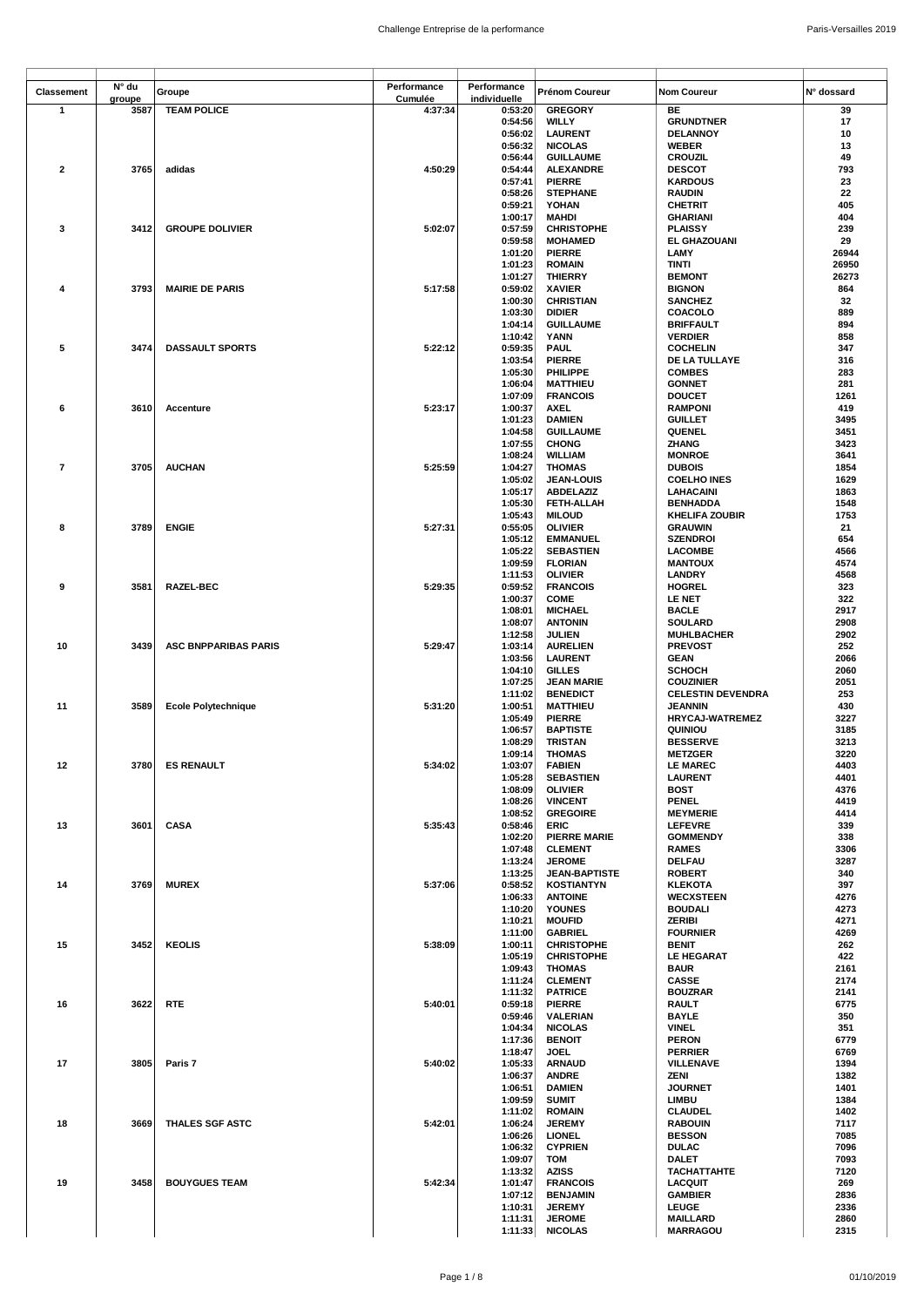| Classement | N° du          | Groupe                        | Performance        | Performance             | Prénom Coureur                       | <b>Nom Coureur</b>                  | N° dossard   |
|------------|----------------|-------------------------------|--------------------|-------------------------|--------------------------------------|-------------------------------------|--------------|
| 20         | groupe<br>3446 | PwC                           | Cumulée<br>5:44:54 | individuelle<br>0:59:52 | <b>JEFFREY</b>                       | <b>COULTER</b>                      | 2129         |
|            |                |                               |                    | 1:10:06                 | <b>BENJAMIN</b>                      | <b>WERLING</b>                      | 2136         |
|            |                |                               |                    | 1:11:12                 | <b>JEAN-BAPTISTE</b>                 | <b>PIVERT</b>                       | 2133         |
|            |                |                               |                    | 1:11:40                 | <b>NICHOLAS</b>                      | <b>WIERONIEY</b>                    | 2132         |
|            |                |                               |                    | 1:12:04                 | <b>THIBAUD</b>                       | LE PICARD                           | 400          |
| 21         | 3790           | <b>EIFFAGE</b>                | 5:45:01            | 0:57:50                 | <b>LEONARD</b>                       | <b>GUIBERT</b>                      | 4611         |
|            |                |                               |                    | 1:10:17<br>1:12:06      | TOM<br><b>NICOLAS</b>                | LEVAUX<br><b>BARON</b>              | 4626<br>4607 |
|            |                |                               |                    | 1:12:12                 | <b>CESAR</b>                         | <b>BELLO</b>                        | 4671         |
|            |                |                               |                    | 1:12:36                 | <b>MATHIEU</b>                       | <b>GANOT</b>                        | 4667         |
| 22         | 3420           | <b>DNCA FINANCE</b>           | 5:45:43            | 1:06:54                 | <b>BENJAMIN</b>                      | <b>LENEUTRE</b>                     | 5118         |
|            |                |                               |                    | 1:06:55                 | <b>DENIS</b>                         | <b>PREVOST</b>                      | 5085         |
|            |                |                               |                    | 1:09:07                 | <b>ARNAUD</b>                        | <b>BORDESOULLES</b>                 | 5096         |
|            |                |                               |                    | 1:10:44                 | <b>MATTHIEU</b>                      | CAZE<br><b>NEF</b>                  | 5101<br>5094 |
| 23         | 3492           | <b>IPSO</b>                   | 5:47:46            | 1:12:03<br>1:04:57      | <b>ALEXIS</b><br><b>JOSE</b>         | <b>ALMEIDA</b>                      | 299          |
|            |                |                               |                    | 1:06:36                 | <b>ALBAN</b>                         | <b>CABON</b>                        | 300          |
|            |                |                               |                    | 1:08:21                 | <b>FREDERIC</b>                      | <b>TREMEAU</b>                      | 2552         |
|            |                |                               |                    | 1:13:17                 | <b>SYLVAIN</b>                       | <b>LE GOFF</b>                      | 2558         |
|            |                |                               |                    | 1:14:35                 | JULIEN                               | SABOURAULT                          | 2575         |
| 24         | 3659           | <b>TRANSILIEN RER C</b>       | 5:49:59            | 1:07:10<br>1:08:32      | <b>ARNAUD</b><br>JEAN PAUL           | <b>JOUFFROY</b><br><b>CHAMBON</b>   | 1514<br>1533 |
|            |                |                               |                    | 1:10:26                 | <b>FLAVIEN</b>                       | <b>COPPENRATH</b>                   | 1508         |
|            |                |                               |                    | 1:10:55                 | <b>DIDIER</b>                        | GIRBE                               | 1529         |
|            |                |                               |                    | 1:12:56                 | RAPHAEL                              | PLUMEJAULT                          | 1535         |
| 25         | 3773           | <b>COLAS RUNNERS</b>          | 5:51:02            | 1:00:14                 | <b>NICOLAS</b>                       | <b>COUSSEMENT</b>                   | 399          |
|            |                |                               |                    | 1:10:27                 | <b>MICHEL</b>                        | <b>MELIN</b>                        | 4334         |
|            |                |                               |                    | 1:11:20                 | <b>DAVID</b>                         | <b>BREQUEVILLE</b>                  | 4336         |
|            |                |                               |                    | 1:14:19<br>1:14:42      | <b>ROMAIN</b><br><b>FREDERIC</b>     | PAVY<br><b>CARON</b>                | 4332<br>4327 |
| 26         | 3766           | <b>WONDERBOX</b>              | 5:51:11            | 1:01:34                 | LAURIE                               | <b>LINDEKENS</b>                    | 38           |
|            |                |                               |                    | 1:06:59                 | LEILA                                | <b>BESSALEM</b>                     | 497          |
|            |                |                               |                    | 1:10:18                 | <b>NEUSA</b>                         | <b>DUARTE</b>                       | 4263         |
|            |                |                               |                    | 1:15:51                 | <b>LAURENT</b>                       | <b>GUENERON</b>                     | 4246         |
|            |                |                               |                    | 1:16:29                 | PHILIPPE                             | <b>FAVROT</b>                       | 4257         |
| 27         | 3491           | <b>CLAAS TRACTOR</b>          | 5:51:19            | 1:05:18<br>1:07:17      | <b>FREDERIC</b><br><b>OLIVIER</b>    | <b>NIER</b>                         | 297<br>298   |
|            |                |                               |                    | 1:11:38                 | <b>BERTRAND</b>                      | <b>BESSETTE</b><br><b>GUETTIER</b>  | 5715         |
|            |                |                               |                    | 1:13:12                 | <b>GUILLAUME</b>                     | <b>PERROT</b>                       | 5698         |
|            |                |                               |                    | 1:13:54                 | <b>MANSOR</b>                        | <b>BENOUEDDENE</b>                  | 5705         |
| 28         | 3497           | <b>SERAING ATHLETISME</b>     | 5:51:52            | 1:03:42                 | <b>DIDIER</b>                        | <b>LOPEZ NAVA</b>                   | 443          |
|            |                |                               |                    | 1:06:47                 | <b>MARC</b>                          | <b>HENRY</b>                        | 5767         |
|            |                |                               |                    | 1:13:06                 | <b>CLAUDE</b>                        | <b>DOUPAGNE</b>                     | 5763         |
|            |                |                               |                    | 1:13:07<br>1:15:10      | <b>ROSARIO</b><br><b>MICHAEL</b>     | LOFORTE<br><b>POULIART</b>          | 5756<br>5754 |
| 29         | 3795           | <b>STAT</b>                   | 5:51:54            | 0:59:03                 | <b>BRICE</b>                         | <b>MARTY</b>                        | 426          |
|            |                |                               |                    | 1:10:56                 | <b>VINCENT</b>                       | <b>MALHERRE</b>                     | 4711         |
|            |                |                               |                    | 1:12:45                 | <b>REMY</b>                          | <b>BOUMEZIOUD</b>                   | 4721         |
|            |                |                               |                    | 1:12:53                 | <b>NICOLAS</b>                       | <b>PLASSE</b>                       | 4720         |
|            |                |                               |                    | 1:16:17                 | <b>MICKAEL</b>                       | CANO                                | 4710         |
| 30         | 3481           | <b>CE Thales Services</b>     | 5:54:51            | 1:05:45                 | <b>BORIS</b>                         | <b>ADJOUALE</b>                     | 293          |
|            |                |                               |                    | 1:07:53<br>1:11:40      | <b>BERNARD</b><br><b>YVES</b>        | <b>MULLER</b><br><b>DESSERTINE</b>  | 294<br>2442  |
|            |                |                               |                    | 1:11:48                 | <b>FREDERIC</b>                      | <b>RABINEAU</b>                     | 2447         |
|            |                |                               |                    | 1:17:45                 | <b>BORIS</b>                         | <b>CHEVALIER</b>                    | 2455         |
| 31         | 3544           | <b>ITESOFT</b>                | 5:56:53            | 1:05:07                 | <b>JEAN-GABRIEL</b>                  | VILAIN                              | 6053         |
|            |                |                               |                    | 1:10:13                 | <b>EDOUARD</b>                       | <b>NOURY</b>                        | 6066         |
|            |                |                               |                    | 1:12:55                 | <b>OLIVIER</b>                       | <b>DESSYN</b>                       | 6063         |
|            |                |                               |                    | 1:13:56<br>1:14:42      | <b>CLEMENT</b><br><b>ALEXANDRE</b>   | <b>GENET</b><br><b>JAFFRES</b>      | 6068<br>6055 |
| 32         | 3429           | DEPARTEMENT DES YVELINES      | 5:57:10            | 1:04:50                 | <b>NICOLAS</b>                       | <b>DUPREY</b>                       | 5181         |
|            |                |                               |                    | 1:09:09                 | <b>ALASSANE</b>                      | LY                                  | 5203         |
|            |                |                               |                    | 1:12:03                 | <b>JEROME</b>                        | <b>GOMES</b>                        | 5180         |
|            |                |                               |                    | 1:12:30                 | <b>THOMAS</b>                        | JULIEN                              | 5174         |
|            |                |                               |                    | 1:18:38                 | <b>NICOLAS</b>                       | <b>THEODET</b>                      | 5197         |
| 33         | 3697           | Voies navigables de France    | 5:57:14            | 1:05:34<br>1:07:52      | <b>FRANCOIS</b><br><b>THIBAULT</b>   | HOUIX<br><b>FOURNIER</b>            | 4143<br>4142 |
|            |                |                               |                    | 1:13:49                 | <b>BRENDAN</b>                       | <b>GRANDJEAN</b>                    | 4145         |
|            |                |                               |                    | 1:14:44                 | <b>FREDERIC</b>                      | <b>PLEYNET</b>                      | 4146         |
|            |                |                               |                    | 1:15:15                 | JEAN                                 | <b>PERNEL</b>                       | 4152         |
| 34         | 3480           | <b>CE SYSTRA</b>              | 5:58:59            | 1:04:31                 | <b>BENJAMIN</b>                      | <b>TAVEAU</b>                       | 428          |
|            |                |                               |                    | 1:10:44                 | <b>PIERRE</b>                        | DE LARAMBERGUE                      | 2392         |
|            |                |                               |                    | 1:12:31<br>1:14:17      | <b>THOMAS</b><br><b>FREDERIC</b>     | <b>SILVAIN</b><br><b>NABOS</b>      | 2379<br>2376 |
|            |                |                               |                    | 1:16:56                 | <b>FABRICE</b>                       | <b>EDAU</b>                         | 2381         |
| 35         | 3786           | <b>CEA PARIS SACLAY</b>       | 5:59:11            | 1:08:27                 | <b>VINCENT</b>                       | <b>DEHIMI</b>                       | 4467         |
|            |                |                               |                    | 1:11:58                 | <b>SYLVAIN</b>                       | LETELLIER                           | 4468         |
|            |                |                               |                    | 1:11:59                 | <b>FABRICE</b>                       | <b>MICHELET</b>                     | 4470         |
|            |                |                               |                    | 1:12:41                 | JEAN SYLVAIN                         | <b>MIGLIORE</b>                     | 4484         |
| 36         | 3633           | DENTSPLY SIRONA FRANCE        | 5:59:16            | 1:14:06<br>1:03:55      | <b>DAVID</b><br><b>OLIVIER</b>       | <b>DESPORT</b><br>LAFARGE           | 4473<br>356  |
|            |                |                               |                    | 1:11:01                 | <b>CHRISTIAN</b>                     | <b>COUPOUX</b>                      | 6852         |
|            |                |                               |                    | 1:14:17                 | <b>NICOLAS</b>                       | <b>SAMSON</b>                       | 6853         |
|            |                |                               |                    | 1:14:20                 | <b>FRANCOIS</b>                      | <b>TRIQUET</b>                      | 6850         |
|            |                |                               |                    | 1:15:43                 | <b>RONAN</b>                         | <b>LOMENECH</b>                     | 6847         |
| 37         | 3486           | <b>FAURECIA</b>               | 6:00:23            | 1:08:55                 | <b>SEBASTIEN</b>                     | <b>BROUX</b>                        | 2488         |
|            |                |                               |                    | 1:11:55<br>1:12:28      | <b>NOUREDDINE</b><br><b>FREDERIC</b> | <b>CHERQAOUI</b><br><b>CHALLIER</b> | 2475<br>2522 |
|            |                |                               |                    | 1:13:24                 | <b>FRANCOIS</b>                      | <b>MELET</b>                        | 2465         |
|            |                |                               |                    | 1:13:41                 | THEO                                 | <b>FESSARD</b>                      | 2461         |
| 38         | 3582           | <b>CIE NOKIA PARIS SACLAY</b> | 6:00:43            | 1:06:50                 | <b>LASSAD</b>                        | <b>FATNASSI</b>                     | 324          |
|            |                |                               |                    | 1:12:08                 | <b>JOAN MANEL</b>                    | <b>RAMIREZ</b>                      | 2920         |
|            |                |                               |                    | 1:12:11                 | LUIS                                 | PEREZ-BUSTOS                        | 2943         |
|            |                |                               |                    | 1:13:45<br>1:15:49      | <b>PHILIPPE</b><br><b>NICOLAS</b>    | JEANJEAN<br><b>BOURSIER</b>         | 2959<br>2923 |
|            |                |                               |                    |                         |                                      |                                     |              |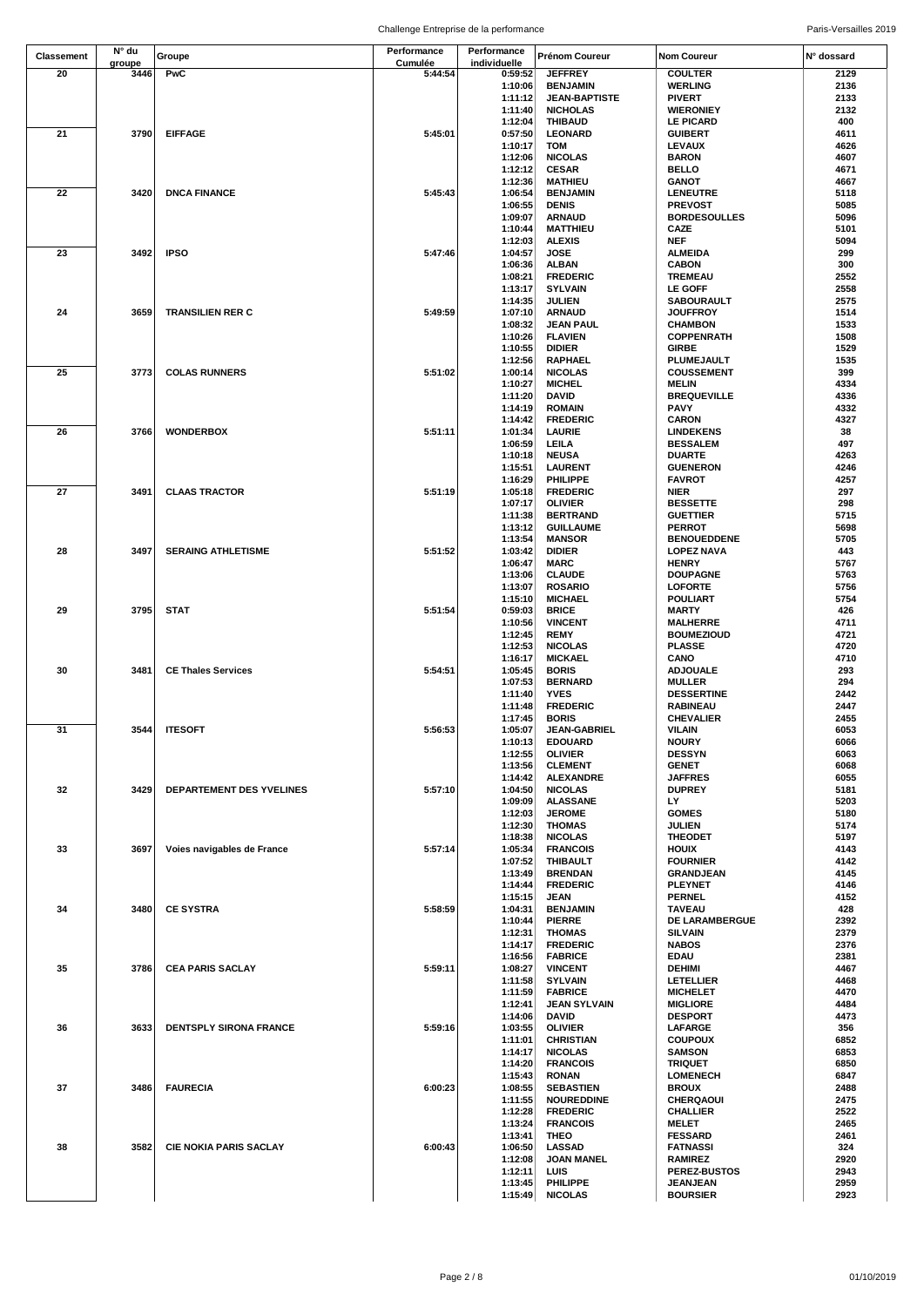| Classement | N° du  |                                       | Performance | Performance        | Prénom Coureur                            | <b>Nom Coureur</b>                     | N° dossard    |
|------------|--------|---------------------------------------|-------------|--------------------|-------------------------------------------|----------------------------------------|---------------|
|            | groupe | Groupe                                | Cumulée     | individuelle       |                                           |                                        |               |
| 39         | 3800   | <b>CHV</b>                            | 6:01:24     | 1:03:21            | <b>MOHAMED</b>                            | <b>BAHOU</b>                           | 410           |
|            |        |                                       |             | 1:10:33            | YOANN                                     | <b>TOUITOU</b>                         | 4849          |
|            |        |                                       |             | 1:12:56            | <b>FRANCK</b>                             | <b>BELHOSTE</b>                        | 4828          |
|            |        |                                       |             | 1:16:00<br>1:18:34 | <b>CYRIL</b><br><b>CEDRIC</b>             | <b>MALARGE</b><br><b>THOMASSIN</b>     | 4839<br>4848  |
| 40         | 3510   | <b>UVSQ</b>                           | 6:01:35     | 1:03:16            | <b>JEREMY</b>                             | <b>PACARY</b>                          | 2701          |
|            |        |                                       |             | 1:10:49            | <b>ANDREA</b>                             | <b>FANELLI</b>                         | 2685          |
|            |        |                                       |             | 1:10:50            | <b>CHRISTOPHE</b>                         | <b>ARNOLD</b>                          | 2664          |
|            |        |                                       |             | 1:15:06            | <b>DIMITRI</b>                            | ZVONKINE                               | 2686          |
|            |        |                                       |             | 1:21:34            | <b>HELENE</b>                             | <b>MERTZ</b>                           | 2678          |
| 41         | 3631   | <b>SECOND SOUFFLE ESSILOR</b>         | 6:01:43     | 1:06:48            | <b>CEDRIC</b>                             | <b>NOUARI</b>                          | 6817          |
|            |        |                                       |             | 1:08:21            | SAMY                                      | <b>HAMLAOUI</b>                        | 6828          |
|            |        |                                       |             | 1:14:25            | <b>DAVID</b>                              | <b>BOURGOIN</b>                        | 6818          |
|            |        |                                       |             | 1:15:30            | <b>SEBASTIEN</b>                          | <b>MAURICE</b>                         | 6830          |
|            |        |                                       |             | 1:16:39            | <b>SEBASTIEN</b>                          | <b>FRICKER</b>                         | 6829          |
| 42         | 3796   | Infrapole Paris Saint Lazare          | 6:02:12     | 1:05:40            | <b>FREDERIC</b>                           | <b>DESMET</b>                          | 4738          |
|            |        |                                       |             | 1:09:02<br>1:12:29 | HUGO<br><b>FRANCK</b>                     | <b>BENBOUAZIZ</b><br><b>CARPENTIER</b> | 4728<br>4780  |
|            |        |                                       |             | 1:17:06            | LAURENT                                   | <b>LEGRAIN</b>                         | 4749          |
|            |        |                                       |             | 1:17:55            | YOANN                                     | <b>HEDOUX-QUEAU</b>                    | 4745          |
| 43         | 3654   | <b>LA FIBRE ORANGE</b>                | 6:02:25     | 1:05:48            | <b>SEBASTIEN</b>                          | <b>GARCIN</b>                          | 6996          |
|            |        |                                       |             | 1:06:43            | <b>MAURICE</b>                            | <b>ATTALA</b>                          | 6997          |
|            |        |                                       |             | 1:12:23            | <b>JOSSELIN</b>                           | <b>HOUDARD</b>                         | 7001          |
|            |        |                                       |             | 1:17:15            | <b>CYPRIEN</b>                            | <b>VIGNAL</b>                          | 6986          |
|            |        |                                       |             | 1:20:16            | <b>OTHMANE</b>                            | <b>GUADI</b>                           | 6993          |
| 44         | 3747   | <b>TALAN</b>                          | 6:03:32     | 1:07:52            | <b>KARIM</b>                              | <b>HADDANI</b>                         | 4206          |
|            |        |                                       |             | 1:09:37<br>1:12:28 | <b>HASSEN</b>                             | <b>CHERIF</b>                          | 4197          |
|            |        |                                       |             | 1:16:30            | YANN<br><b>JEAN-FRANCOIS</b>              | <b>GUIBERT</b><br><b>SELLIER</b>       | 4198<br>4209  |
|            |        |                                       |             | 1:17:05            | <b>JASON</b>                              | <b>GOOLAUP</b>                         | 4212          |
| 45         | 3807   | <b>TEAM AKKA</b>                      | 6:03:41     | 1:02:27            | <b>SIMON</b>                              | LE DEVEHAT                             | 4986          |
|            |        |                                       |             | 1:11:28            | PHILIPPE                                  | <b>PASTOR</b>                          | 7666          |
|            |        |                                       |             | 1:11:47            | <b>CYRILLE</b>                            | DE MAILLARD TAILLEFER                  | 4961          |
|            |        |                                       |             | 1:17:19            | <b>SANTIAGO</b>                           | <b>MONTOYA ZAPATA</b>                  | 4994          |
|            |        |                                       |             | 1:20:40            | <b>ERIC</b>                               | <b>CARDOSO</b>                         | 4953          |
| 46         | 3772   | <b>PAI Community</b>                  | 6:03:52     | 1:02:32            | <b>AUGUSTIN</b>                           | <b>GRANDCOLAS</b>                      | 4297          |
|            |        |                                       |             | 1:14:30            | <b>ARNAUD</b>                             | <b>VAN TICHELEN</b>                    | 4308          |
|            |        |                                       |             | 1:15:09            | <b>SEBASTIEN</b>                          | <b>CHAPUY</b>                          | 4291          |
|            |        |                                       |             | 1:15:50            | <b>ARNAUD</b>                             | <b>WEIL</b>                            | 4309          |
| 47         |        |                                       |             | 1:15:51            | <b>RACHID</b>                             | <b>AIT LAMARA</b>                      | 4306          |
|            | 3448   | <b>APSIDE</b>                         | 6:04:46     | 1:04:25<br>1:14:17 | <b>GERAUD</b><br><b>JEAN-FRANCOIS</b>     | <b>MOLINIER</b><br><b>EMEDY</b>        | 5303<br>5318  |
|            |        |                                       |             | 1:14:22            | <b>CLEMENT</b>                            | <b>BOSSARD</b>                         | 5340          |
|            |        |                                       |             | 1:15:19            | <b>BENOIT</b>                             | <b>DAOUGABEL</b>                       | 5310          |
|            |        |                                       |             | 1:16:23            | <b>ACHOUR</b>                             | <b>GUETTAF</b>                         | 5327          |
| 48         | 3431   | <b>MAIRIE DE VERSAILLES</b>           | 6:05:36     | 1:10:56            | <b>ARNAUD</b>                             | <b>MORLE</b>                           | 1018          |
|            |        |                                       |             | 1:10:59            | <b>TARIK</b>                              | <b>KRAMDI</b>                          | 973           |
|            |        |                                       |             | 1:14:18            | <b>BRAHIM</b>                             | <b>KASRI</b>                           | 1013          |
|            |        |                                       |             | 1:14:34            | <b>XAVIER</b>                             | <b>MORIN</b>                           | 963           |
|            |        |                                       |             | 1:14:49            | <b>CHRISTIAN</b>                          | <b>EYENGUE</b>                         | 1000          |
| 49         | 3621   | <b>ASPTT ARGENTAN</b>                 | 6:05:50     | 1:07:58            | <b>FLORIAN</b>                            | MARY                                   | 6759          |
|            |        |                                       |             | 1:07:59            | DAVID                                     | <b>HERBINIERE</b>                      | 6758          |
|            |        |                                       |             | 1:14:13            | <b>CHRISTIAN</b>                          | <b>ROUELLE</b>                         | 6754          |
|            |        |                                       |             | 1:17:48<br>1:17:52 | <b>BENOIT</b><br><b>FRANCK</b>            | <b>FORTIER</b><br><b>HARDY</b>         | 6766<br>6761  |
| 50         | 3695   | <b>ACOFI</b>                          | 6:06:37     | 1:07:28            | <b>ARNAUD</b>                             | <b>FRASLIN</b>                         | 1158          |
|            |        |                                       |             | 1:11:40            | <b>CLEMENT</b>                            | <b>TRIBOT LASPIERE</b>                 | 427           |
|            |        |                                       |             | 1:12:23            | HUGO                                      | <b>THOMAS</b>                          | 7287          |
|            |        |                                       |             | 1:15:06            | LEO                                       | <b>CAROUGE</b>                         | 7288          |
|            |        |                                       |             | 1:20:00            | <b>VINCENT</b>                            | <b>BOCA</b>                            | 7289          |
| 51         | 3664   | <b>TOTAL SPORT</b>                    | 6:07:31     | 1:06:31            | <b>ANTONIN</b>                            | <b>MANTZ</b>                           | 4070          |
|            |        |                                       |             | 1:14:33            | <b>ARMAND</b>                             | <b>DA SILVEIRA</b>                     | 4053          |
|            |        |                                       |             | 1:14:57            | <b>VINCENT</b>                            | <b>CANNEVA</b>                         | 4106          |
|            |        |                                       |             | 1:15:35            | <b>SIMON</b>                              | <b>AUDUSSEAU</b>                       | 4102          |
| 52         | 3568   | <b>SID</b>                            | 6:10:05     | 1:15:55<br>1:07:24 | <b>AURELIEN</b><br><b>JOHANN</b>          | <b>VADIER</b><br><b>CHOPLIN</b>        | 4097<br>6311  |
|            |        |                                       |             | 1:10:44            | <b>ARMAND</b>                             | <b>HOUZE</b>                           | 6308          |
|            |        |                                       |             | 1:14:09            | <b>MARC</b>                               | LEFRANC                                | 6316          |
|            |        |                                       |             | 1:18:49            | <b>FREDERIC</b>                           | <b>GUILLERMIN</b>                      | 6295          |
|            |        |                                       |             | 1:18:59            | <b>BERNARD</b>                            | <b>FONTAN</b>                          | 6307          |
|            | 3607   | <b>TECHNICENTRE ATLANTIQUE - SNCF</b> | 6:10:05     | 1:05:03            | <b>VINCENT</b>                            | BEE                                    | 6613          |
|            |        |                                       |             | 1:09:12            | <b>CHRISTOPHE</b>                         | <b>DATOUR</b>                          | 6624          |
|            |        |                                       |             | 1:16:31            | <b>PASCAL</b>                             | <b>BREGEON</b>                         | 6612          |
|            |        |                                       |             | 1:19:07            | <b>SYLVAIN</b>                            | <b>OLLIVIER</b>                        | 6626          |
|            |        |                                       |             | 1:20:12            | <b>VINCENT</b>                            | THULEAU                                | 6605          |
| 54         | 3598   | SNCF RESEAU - EIC PARIS RIVE GAUCHE   | 6:10:50     | 1:07:50<br>1:13:50 | <b>FREDERIC</b><br><b>JEAN-CHRISTOPHE</b> | <b>ROUBAUD</b><br>REY                  | 20494<br>6549 |
|            |        |                                       |             | 1:15:47            | <b>CAMILLE</b>                            | <b>POULAIN</b>                         | 6560          |
|            |        |                                       |             | 1:15:56            | <b>JEROME</b>                             | <b>PAIN</b>                            | 6568          |
|            |        |                                       |             | 1:17:27            | <b>AREZKI</b>                             | YAHIAOUI                               | 6551          |
| 55         | 3775   | <b>CEGELEC TERTIAIRE IDF</b>          | 6:11:31     | 1:05:52            | <b>KILLIAN</b>                            | <b>EVRARD</b>                          | 4343          |
|            |        |                                       |             | 1:11:17            | <b>SAMUEL</b>                             | <b>BOUAKAZ</b>                         | 4347          |
|            |        |                                       |             | 1:17:24            | <b>BAPTISTE</b>                           | <b>KERHOAS</b>                         | 4356          |
|            |        |                                       |             |                    | <b>GEORGE</b>                             | <b>BAPTISTA</b>                        | 4351          |
|            |        |                                       |             | 1:19:34            | <b>MOHAMED</b>                            | <b>GHEBBI</b>                          | 4342          |
| 56         | 3746   | <b>Onepoint x Weave</b>               | 6:12:13     | 1:09:23            | <b>ROMAIN</b>                             | <b>BESCH</b>                           | 382           |
|            |        |                                       |             | 1:13:52<br>1:14:14 | <b>BENOIT</b><br><b>MATHIEU</b>           | <b>PLOQUIN</b><br><b>ROIGNANT</b>      | 4171<br>4178  |
|            |        |                                       |             | 1:15:09            | PIERRE-ANTOINE                            | <b>CREACH</b>                          | 4176          |
|            |        |                                       |             | 1:19:35            | <b>ADRIEN</b>                             | <b>FRANCOIS</b>                        | 4157          |
| 57         | 3479   | IBM-I                                 | 6:12:24     | 1:10:44            | <b>HERVE</b>                              | <b>DECROMBECQUE</b>                    | 5593          |
|            |        |                                       |             | 1:13:13            | <b>JEAN-MARC</b>                          | <b>REURE</b>                           | 5617          |
|            |        |                                       |             | 1:15:56            | <b>GUILLAUME</b>                          | CHALANDON                              | 5608          |
|            |        |                                       |             | 1:16:00            | <b>FABRICE</b>                            | <b>BARTHELEMY</b>                      | 5587          |
|            |        |                                       |             | 1:16:31            | <b>JACQUES</b>                            | <b>DEROUSSEN</b>                       | 5573          |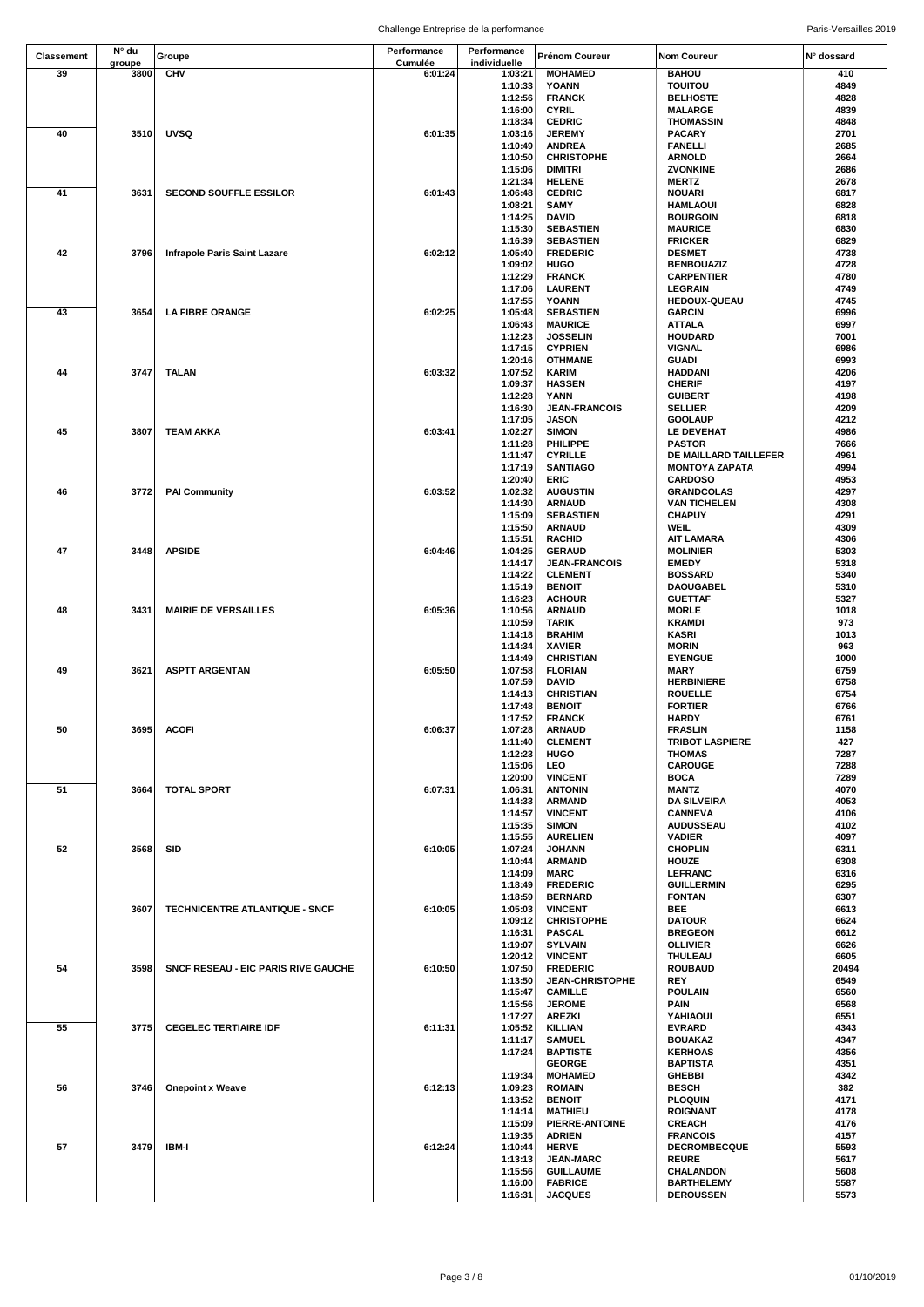| <b>Classement</b> | N° du  | Groupe                          | Performance        | Performance        | Prénom Coureur                    | <b>Nom Coureur</b>                      | N° dossard    |
|-------------------|--------|---------------------------------|--------------------|--------------------|-----------------------------------|-----------------------------------------|---------------|
| 58                | groupe | <b>Etoile de Martin</b>         | Cumulée<br>6:12:42 | individuelle       | <b>NICOLAS</b>                    | <b>BRIANT</b>                           | 4859          |
|                   | 3801   |                                 |                    | 1:04:17<br>1:13:31 | <b>VINCENT</b>                    | <b>REMY</b>                             | 4878          |
|                   |        |                                 |                    | 1:16:33            | <b>SOPHYAN</b>                    | <b>HAOUD</b>                            | 4873          |
|                   |        |                                 |                    | 1:18:37            | <b>ADRIEN</b>                     | <b>MONTIGNY</b>                         | 4876          |
|                   |        |                                 |                    | 1:19:44            | <b>FREDERIC</b>                   | <b>MOTREUL</b>                          | 4877          |
| 59                | 3648   | <b>ZSE - SAFRAN AEROSYSTEMS</b> | 6:12:45            | 1:08:48            | <b>HUGUES</b>                     | <b>PORTEVIN</b>                         | 6941          |
|                   |        |                                 |                    | 1:14:48            | <b>THIBAUD</b>                    | <b>JACQUIER</b>                         | 6947          |
|                   |        |                                 |                    | 1:14:58            | <b>XAVIER</b>                     | <b>BREHIN</b>                           | 6934          |
|                   |        |                                 |                    | 1:16:53            | <b>JEAN-BAPTISTE</b>              | <b>PHILIPPART</b>                       | 6935          |
|                   |        |                                 |                    | 1:17:18            | <b>FABRICE</b>                    | <b>ARFI</b>                             | 6954          |
| 60                | 3650   | groupe Cofel                    | 6:12:48            | 1:11:10            | <b>KEVIN</b>                      | <b>FARGEAS</b>                          | 3980          |
|                   |        |                                 |                    | 1:13:23            | LOIC                              | <b>LE MAOUT</b>                         | 3958          |
|                   |        |                                 |                    | 1:16:01            | <b>ARNAUD</b>                     | <b>AUGE-CABANIER</b>                    | 3956          |
|                   |        |                                 |                    | 1:16:07            | <b>FRANCOIS</b>                   | <b>NOUGAREDE</b>                        | 3992          |
|                   |        |                                 |                    |                    | JULIEN                            | <b>BRIDOUX</b>                          | 3969          |
| 61                | 3637   | <b>EVA AIR</b>                  | 6:12:59            | 1:09:52<br>1:12:23 | <b>SOLENE</b><br><b>QUENTIN</b>   | <b>DU REPAIRE</b><br><b>GAUDILLIERE</b> | 3861<br>3874  |
|                   |        |                                 |                    | 1:12:43            | <b>FRANCK</b>                     | <b>ORVAIN</b>                           | 3897          |
|                   |        |                                 |                    | 1:18:14            | <b>FLORENT</b>                    | <b>BOCHET</b>                           | 3884          |
|                   |        |                                 |                    | 1:19:47            | LAETITIA                          | <b>COMERE</b>                           | 3865          |
| 62                | 3623   | <b>TEAM SGS</b>                 | 6:14:16            | 1:06:40            | THIBAUT                           | LAMY                                    | 424           |
|                   |        |                                 |                    | 1:08:39            | <b>ROMAIN</b>                     | QUEYREL                                 | 3841          |
|                   |        |                                 |                    | 1:10:24            | <b>OLIVIER</b>                    | DE COURTEMANCHE                         | 3850          |
|                   |        |                                 |                    | 1:24:12            | JOSE                              | <b>GASTAL</b>                           | 3830          |
|                   |        |                                 |                    | 1:24:21            | ALI                               | <b>AHMED</b>                            | 3828          |
| 63                | 3798   | <b>AFD</b>                      | 6:15:51            | 1:11:32            | <b>NICOLAS</b>                    | <b>BERTRAND</b>                         | 4802          |
|                   |        |                                 |                    | 1:14:28            | <b>EMMANUEL</b>                   | <b>TRUONG</b>                           | 4798          |
|                   |        |                                 |                    | 1:15:52            | WILLIAM                           | LE BEC                                  | 4806          |
|                   |        |                                 |                    | 1:16:08            | <b>MATHIEU</b><br><b>DENIS</b>    | <b>BOCHE</b>                            | 4805          |
| 64                | 3792   | <b>SEOP</b>                     | 6:16:14            | 1:17:51<br>1:09:48 | <b>ANTOINE</b>                    | <b>SIREYJOL</b><br><b>NEVEU</b>         | 4823<br>1477  |
|                   |        |                                 |                    | 1:12:57            | <b>MAURICIO</b>                   | <b>COSTA AMARAL</b>                     | 1488          |
|                   |        |                                 |                    | 1:16:28            | <b>PATRICK</b>                    | <b>BENEVENT</b>                         | 1492          |
|                   |        |                                 |                    | 1:17:28            | <b>SEBASTIEN</b>                  | <b>MARTY</b>                            | 1480          |
|                   |        |                                 |                    | 1:19:33            | <b>ALBAN</b>                      | <b>BODY</b>                             | 1476          |
| 65                | 3788   | <b>EDF</b>                      | 6:17:09            | 1:10:30            | <b>ANTOINE</b>                    | DE BONNEFOUS DE CAMINEL                 | 4493          |
|                   |        |                                 |                    | 1:13:39            | <b>NICOLAS</b>                    | <b>SALVY</b>                            | 4507          |
|                   |        |                                 |                    | 1:16:29            | <b>OLIVIER</b>                    | <b>DENEUX</b>                           | 4505          |
|                   |        |                                 |                    | 1:17:08            | <b>SEVERINE</b>                   | <b>GROSJEAN</b>                         | 4513          |
|                   |        |                                 |                    | 1:19:23            | ALI                               | <b>BELHOUT</b>                          | 4496          |
| 66                | 3550   | <b>CONIX</b>                    | 6:17:42            | 1:06:02            | YANN                              | <b>VERLYNDE</b>                         | 2767          |
|                   |        |                                 |                    | 1:13:05            | <b>MARTIN</b>                     | <b>MESSAN</b>                           | 2775          |
|                   |        |                                 |                    | 1:13:22            | PHILIPPE                          | <b>MENJON</b>                           | 2769<br>2765  |
|                   |        |                                 |                    | 1:16:33<br>1:28:40 | <b>FARES</b><br><b>BENJAMIN</b>   | <b>DOUFANI</b><br><b>CHASTAGNOL</b>     | 2778          |
| 67                | 3615   | <b>DEXIA</b>                    | 6:19:30            | 1:13:09            | <b>RODOLPH</b>                    | <b>PALLIER</b>                          | 3794          |
|                   |        |                                 |                    | 1:14:44            | <b>LAURENT</b>                    | <b>ZEGARRA</b>                          | 3783          |
|                   |        |                                 |                    | 1:16:04            | <b>HERVE</b>                      | <b>EWOTTI</b>                           | 3780          |
|                   |        |                                 |                    | 1:16:13            | <b>OLIVIER</b>                    | <b>CHANFORAN</b>                        | 3779          |
|                   |        |                                 |                    | 1:19:20            | <b>FREDERIC</b>                   | <b>CASTERAN</b>                         | 3778          |
| 68                | 3698   | <b>RICHARDSON</b>               | 6:19:41            | 1:12:22            | <b>GUILLAUME</b>                  | <b>LEFEBVRE</b>                         | 7333          |
|                   |        |                                 |                    | 1:14:58            | <b>RICARDO</b>                    | <b>MIRANDA</b>                          | 7312          |
|                   |        |                                 |                    | 1:16:28            | <b>RUDY</b>                       | <b>CZORNOMAZ</b>                        | 7325          |
|                   |        |                                 |                    | 1:17:14            | <b>BOUSSANA</b>                   | <b>BAGAYOKO</b>                         | 7346          |
|                   |        |                                 |                    | 1:18:39            | <b>CESAR</b>                      | <b>FARIA</b>                            | 7314          |
| 69                | 3642   | ORLYVAL                         | 6:19:51            | 1:04:00            | <b>GREGORY</b>                    | <b>PONCHEL</b>                          | 3926          |
|                   |        |                                 |                    | 1:06:00<br>1:21:46 | <b>ANTHONY</b><br><b>OLIVIER</b>  | <b>AUMERCIER</b>                        | 3920          |
|                   |        |                                 |                    | 1:21:57            | <b>CHAOUKI</b>                    | <b>CORVISY</b><br><b>BOUBIA</b>         | 3917<br>3930  |
|                   |        |                                 |                    | 1:26:08            | <b>ROMAIN</b>                     | <b>GARCIA</b>                           | 3921          |
| 70                | 3661   | <b>ASDIF - DALKIA</b>           | 6:19:52            | 1:10:47            | <b>TITOUAN</b>                    | <b>DELEPAUX</b>                         | 7024          |
|                   |        |                                 |                    | 1:11:29            | <b>MAXIME</b>                     | <b>LEDOUX</b>                           | 7034          |
|                   |        |                                 |                    | 1:17:40            | <b>PHILIPPE</b>                   | LAZZERINI                               | 7025          |
|                   |        |                                 |                    | 1:19:27            | <b>JULIEN</b>                     | <b>ERNST</b>                            | 7033          |
|                   |        |                                 |                    | 1:20:29            | <b>YVES</b>                       | <b>ROBERT</b>                           | 7023          |
| 71                | 3609   | Arkema                          | 6:20:35            | 1:13:19            | JEAN PIERRE                       | <b>ROUMANET</b>                         | 3345          |
|                   |        |                                 |                    | 1:15:06            | <b>GUILLAUME</b>                  | <b>PARFAIT</b>                          | 3365          |
|                   |        |                                 |                    | 1:15:24            | <b>ADRIEN</b>                     | <b>GRUPPO</b>                           | 3342          |
|                   |        |                                 |                    | 1:16:47            | <b>STEPAHNE</b>                   | <b>DE BERNES</b>                        | 3354          |
|                   |        |                                 |                    | 1:19:59            | <b>JEROME</b>                     | <b>MAILLET</b>                          | 3344          |
| 72                | 3469   | <b>BISAM - FACTSET</b>          | 6:20:45            | 1:08:20<br>1:10:38 | <b>ERIC</b><br><b>FLORIAN</b>     | <b>MAEDER</b><br>LARUELLE               | 5474<br>13310 |
|                   |        |                                 |                    | 1:13:46            | <b>JEAN-MICHEL</b>                | <b>HOANG</b>                            | 19057         |
|                   |        |                                 |                    | 1:23:08            | <b>GAETAN</b>                     | <b>GUTIERREZ</b>                        | 5466          |
|                   |        |                                 |                    | 1:24:53            | <b>GEOFFROY</b>                   | <b>WARIN</b>                            | 5469          |
| 73                | 3553   | <b>FDJ</b>                      | 6:21:37            | 1:03:56            | <b>BENOIT</b>                     | <b>PELTIER</b>                          | 311           |
|                   |        |                                 |                    | 1:15:48            | <b>MARIE</b>                      | <b>DE MAISTRE</b>                       | 6137          |
|                   |        |                                 |                    | 1:16:09            | <b>MAXIME</b>                     | <b>GERVY</b>                            | 6131          |
|                   |        |                                 |                    | 1:20:39            | <b>GUILLAUME</b>                  | <b>BEDAINE</b>                          | 6133          |
|                   |        |                                 |                    | 1:25:05            | <b>PHILIPPE</b>                   | <b>AVEZOU</b>                           | 6130          |
| 74                | 3620   | <b>CSE HOTEL GEORGE V</b>       | 6:22:10            | 1:05:31            | LOUIS                             | <b>SAVOYAT</b>                          | 3803          |
|                   |        |                                 |                    | 1:16:24            | <b>ANTOINE</b>                    | <b>GRANDAMAS</b>                        | 3802          |
|                   |        |                                 |                    | 1:17:47            | <b>THIBAULT</b>                   | <b>LEROUX</b>                           | 3826          |
|                   |        |                                 |                    | 1:20:21            | <b>NATHALIE</b>                   | <b>DELCLOS</b>                          | 3818          |
|                   |        |                                 |                    | 1:22:07            | CHARLOTTE                         | <b>CIPPITELLI</b>                       | 3816          |
| 75                | 3513   | <b>SEQUANS TEAM</b>             | 6:22:50            | 1:13:15<br>1:13:36 | <b>CHOUKRI</b><br><b>EMMANUEL</b> | <b>TIOUAJNI</b><br><b>LEMOIS</b>        | 5882<br>5894  |
|                   |        |                                 |                    | 1:13:51            | LEE.                              | <b>WALCZAK</b>                          | 5878          |
|                   |        |                                 |                    | 1:19:08            | <b>HERVE</b>                      | <b>ANJOT</b>                            | 5877          |
|                   |        |                                 |                    | 1:23:00            | <b>KARIM</b>                      | <b>KHARBOUSH</b>                        | 5893          |
| 76                | 3572   | AS GE CGR                       | 6:22:57            | 1:07:21            | <b>WILLIAM</b>                    | GOSSE                                   | 6345          |
|                   |        |                                 |                    | 1:14:37            | <b>DIOGO</b>                      | <b>CLARK</b>                            | 6359          |
|                   |        |                                 |                    | 1:19:28            | <b>BRUNO</b>                      | DUCHAMPLECHEVAL                         | 1260          |
|                   |        |                                 |                    | 1:20:25            | <b>FLORENT</b>                    | <b>DUHAMEL</b>                          | 6357          |
|                   |        |                                 |                    | 1:21:06            | <b>GILDAS</b>                     | <b>HELLEU</b>                           | 6347          |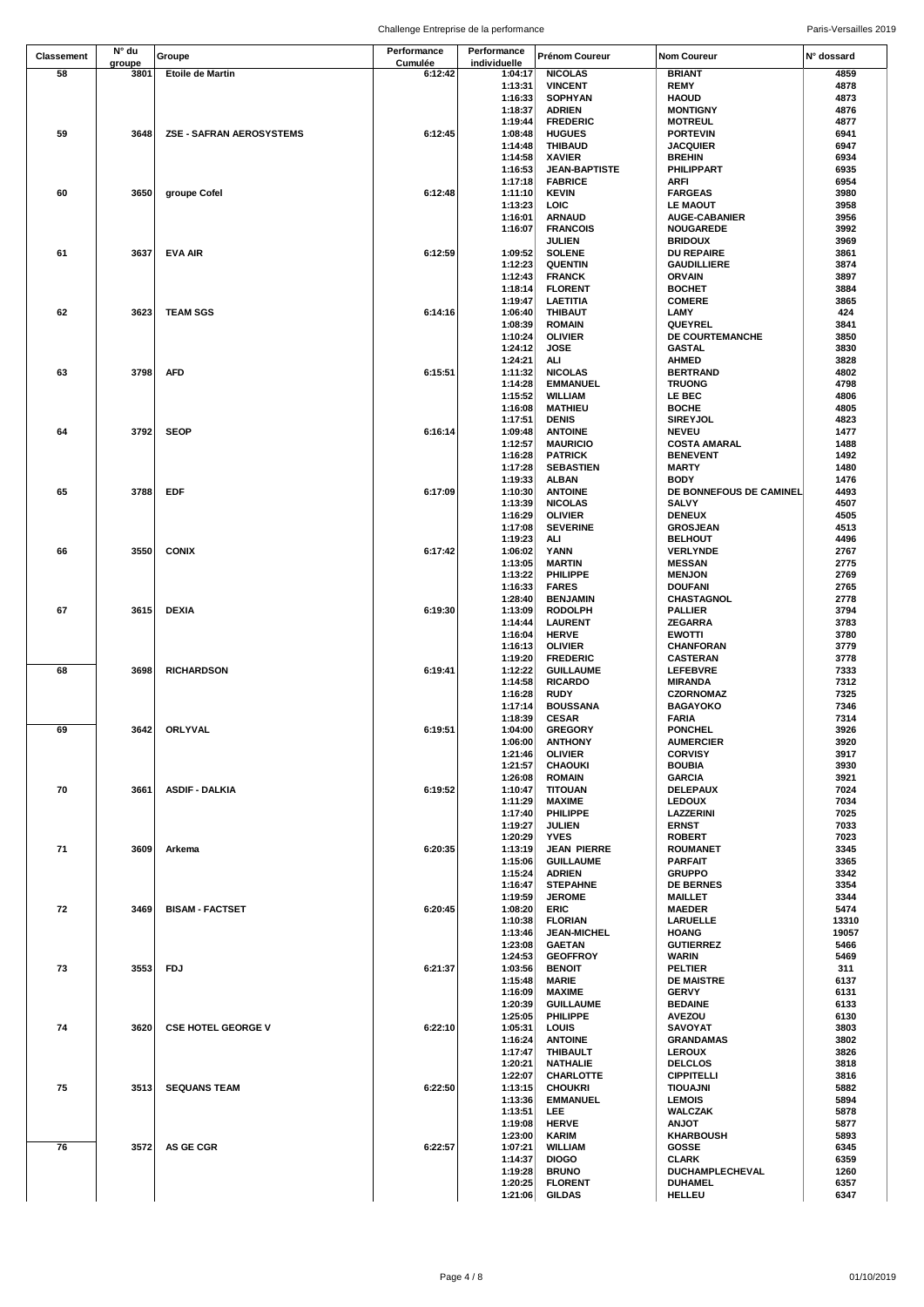|                   | N° du  |                                | Performance | Performance        |                                        |                                      |              |
|-------------------|--------|--------------------------------|-------------|--------------------|----------------------------------------|--------------------------------------|--------------|
| <b>Classement</b> | groupe | Groupe                         | Cumulée     | individuelle       | <b>Prénom Coureur</b>                  | <b>Nom Coureur</b>                   | N° dossard   |
| 76                | 3626   | CHEZ FANETTE L'APERO QUI COURT | 6:22:57     | 1:10:47            | <b>REMY</b>                            | <b>ARDAILLON</b>                     | 6786         |
|                   |        |                                |             | 1:11:49            | <b>ANNE-CECILE</b>                     | <b>ARDAILLON</b>                     | 6787         |
|                   |        |                                |             | 1:12:09            | <b>JEROME</b>                          | <b>LACHACINSKI</b>                   | 6788         |
|                   |        |                                |             | 1:14:06            | <b>PATRICK</b>                         | <b>ROYER</b>                         | 6790         |
|                   |        |                                |             | 1:34:06            | <b>FLORENCE</b>                        | <b>AMIEL</b>                         | 6789         |
| 78                | 3552   | <b>AS CEIDF</b>                | 6:22:59     | 1:12:13            | <b>XAVIER</b>                          | <b>BILHAUT</b>                       | 1232         |
|                   |        |                                |             | 1:16:28            | <b>AGNES</b>                           | KLEIN                                | 2786         |
|                   |        |                                |             | 1:16:36            | <b>STAEL</b>                           | <b>TIAKOULOU</b>                     | 1233         |
|                   |        |                                |             | 1:17:40            | DANIEL                                 | <b>LUONG-SI</b>                      | 1234         |
|                   |        |                                |             | 1:20:02            | <b>VINCENT</b>                         | <b>ARGOULON</b>                      | 2785         |
| 79                | 3784   | <b>GROUPAMA AM</b>             | 6:23:38     | 1:11:27            | <b>ALEXANDRE</b>                       | <b>BLOND</b>                         | 7640         |
|                   |        |                                |             | 1:11:33            | <b>ALEXANDRE</b>                       | <b>PIAZZA</b>                        | 7637         |
|                   |        |                                |             | 1:19:56            | <b>JEREMY</b>                          | <b>FORTIN</b>                        | 7639         |
|                   |        |                                |             |                    |                                        |                                      |              |
|                   |        |                                |             | 1:20:19<br>1:20:23 | <b>OLIVIER</b><br><b>CHRISTOPHE</b>    | <b>LE BRAZ</b>                       | 7638<br>7634 |
| 80                | 3588   | <b>CE HITACHI RAIL</b>         | 6:24:07     |                    |                                        | BONAL                                |              |
|                   |        |                                |             | 1:12:27<br>1:15:50 | <b>GILBERT</b><br><b>JEAN-BAPTISTE</b> | <b>CARTIER</b><br><b>BOURRAT</b>     | 6486<br>6491 |
|                   |        |                                |             |                    |                                        |                                      |              |
|                   |        |                                |             | 1:18:06<br>1:18:33 | <b>CRISTIAN</b><br><b>EMILIANO</b>     | <b>MAIORANO</b><br><b>BECERICA</b>   | 6490<br>6482 |
|                   |        |                                |             | 1:19:11            | PHILIPPE                               |                                      | 6483         |
| 81                | 3454   | <b>THALES - CAP CERNAY</b>     | 6:24:31     | 1:10:35            | <b>BERTRAND</b>                        | <b>MOREIRA</b><br><b>D'ARGOEUVES</b> | 5395         |
|                   |        |                                |             |                    |                                        |                                      |              |
|                   |        |                                |             | 1:16:50            | JOSE                                   | <b>DESMEULLES</b>                    | 5372         |
|                   |        |                                |             | 1:18:54            | <b>DANIEL</b>                          | LAMY                                 | 5374         |
|                   |        |                                |             |                    | <b>MICHELE</b>                         | <b>BENETEAU</b>                      | 5370         |
|                   |        |                                |             | 1:19:18            | PHILIPPE                               | <b>DUMAS</b>                         | 5381         |
| 82                | 3554   | <b>CE LENOTRE</b>              | 6:25:22     | 1:14:17            | <b>FRANCOIS</b>                        | <b>DUFFRAISSE</b>                    | 1355         |
|                   |        |                                |             | 1:16:38            | <b>GAUTIER</b>                         | PETIT                                | 6144         |
|                   |        |                                |             | 1:16:44            | <b>VALENTIN</b>                        | <b>HAMARD</b>                        | 6142         |
|                   |        |                                |             | 1:18:41            | <b>PATRICE</b>                         | <b>JACOMET</b>                       | 6145         |
|                   |        |                                |             | 1:19:02            | <b>YVES-HENRI</b>                      | <b>HERVOUET</b>                      | 6147         |
| 83                | 3701   | <b>WAVESTONE</b>               | 6:25:39     | 1:11:42            | <b>CECILE</b>                          | <b>LENNOZ GRATIN</b>                 | 496          |
|                   |        |                                |             | 1:14:22            | <b>AYOUB</b>                           | <b>MAOUHEB</b>                       | 7384         |
|                   |        |                                |             | 1:17:46            | <b>MARTIN</b>                          | <b>MONNIER</b>                       | 7375         |
|                   |        |                                |             | 1:20:42            | <b>ESTELLE</b>                         | DOLLE                                | 7381         |
|                   |        |                                |             | 1:21:07            | <b>CHRISTOPHE</b>                      | <b>VENDEVILLE</b>                    | 7394         |
| 84                | 3493   | <b>MEGA RUNNING TEAM</b>       | 6:25:48     | 1:06:44            | <b>JUAN</b>                            | DE OLIVEIRA                          | 5726         |
|                   |        |                                |             | 1:12:05            | <b>JEAN-SEBASTIEN</b>                  | <b>SCHONN</b>                        | 5722         |
|                   |        |                                |             | 1:21:11            | <b>CAMILLE</b>                         | LOLLIEROU                            | 5729         |
|                   |        |                                |             | 1:22:26            | <b>ERIC</b>                            | <b>ROUSSEL</b>                       | 5730         |
|                   |        |                                |             | 1:23:22            | <b>LOUNES</b>                          | <b>AISSAT</b>                        | 5736         |
|                   | 3756   | <b>OLYMPUS</b>                 | 6:25:48     | 1:13:36            | <b>DAMIEN</b>                          | <b>BLONDEL</b>                       | 1279         |
|                   |        |                                |             | 1:17:31            | <b>MARC</b>                            | RAYNAUD                              | 1284         |
|                   |        |                                |             | 1:17:34            | <b>NICOLAS</b>                         | <b>TABUTEAU</b>                      | 1298         |
|                   |        |                                |             | 1:17:40            | <b>PATRICK</b>                         | <b>TINJUS</b>                        | 1285         |
|                   |        |                                |             | 1:19:27            | <b>PIERRICK</b>                        | <b>MARIVIN</b>                       | 1288         |
| 86                | 3750   | <b>BDO</b>                     | 6:26:55     | 1:14:05            | <b>ANTOINE</b>                         | <b>PRUDHOMME</b>                     | 10941        |
|                   |        |                                |             | 1:14:20            | <b>ARNAUD</b>                          | <b>NAUDAN</b>                        | 7513         |
|                   |        |                                |             | 1:18:21            | <b>THOMAS</b>                          | GAIN                                 | 22994        |
|                   |        |                                |             | 1:19:27            | <b>GUILLAUME</b>                       | <b>BEAUMIER</b>                      | 10942        |
|                   |        |                                |             | 1:20:42            | RAPHAEL                                | <b>DUCHENE</b>                       | 7497         |
| 87                | 3594   | <b>AFNOR</b>                   | 6:27:50     | 1:05:21            | <b>BENJAMIN</b>                        | <b>LAURENT</b>                       | 499          |
|                   |        |                                |             | 1:15:29            | <b>GWENAEL</b>                         | TIROT                                | 6518         |
|                   |        |                                |             | 1:19:57            | <b>ETIENNE</b>                         | <b>CAILLEAU</b>                      | 6533         |
|                   |        |                                |             | 1:23:06            | <b>TOUFIK</b>                          | <b>SLIMANI</b>                       | 6515         |
|                   |        |                                |             | 1:23:57            | <b>JEAN-FRANCOIS</b>                   | <b>CAPELLE</b>                       | 6531         |
| 88                | 3641   | <b>TEAM LOGWARE</b>            | 6:28:02     | 1:13:03            | <b>OLIVIER</b>                         | <b>BOMONT</b>                        | 6911         |
|                   |        |                                |             | 1:16:09            | <b>MUSTAPHA</b>                        | <b>ECH-CHYGUER</b>                   | 6906         |
|                   |        |                                |             | 1:17:14            | LEO                                    | LAGARDE                              | 6902         |
|                   |        |                                |             | 1:20:43            | <b>ANTOINE</b>                         | <b>COCHET</b>                        | 6899         |
|                   |        |                                |             | 1:20:53            | <b>VICTOR</b>                          | <b>CANTONI</b>                       | 6897         |
| 89                | 3535   | <b>ANDRA RUN</b>               | 6:29:37     | 1:12:16            | <b>NICOLAS</b>                         | <b>RUFFIN</b>                        | 5980         |
|                   |        |                                |             | 1:14:21            | JELENA                                 | <b>BOLIA</b>                         | 5974         |
|                   |        |                                |             | 1:18:43            | <b>NELSON</b>                          | <b>PEREIRA</b>                       | 5982         |
|                   |        |                                |             | 1:20:50            | <b>ELISE</b>                           | <b>VAUDOUR</b>                       | 5983         |
|                   |        |                                |             | 1:23:27            | <b>YANNICK</b>                         | <b>ARIMONE</b>                       | 5981         |
| 90                | 3559   | <b>ALTAIR</b>                  | 6:29:53     | 1:06:30            | <b>DAMIEN</b>                          | <b>VERBEKE</b>                       | 6212         |
|                   |        |                                |             | 1:17:17            | <b>MASOUD</b>                          | <b>NAJAFI</b>                        | 6211         |
|                   |        |                                |             | 1:18:27            | <b>THOMAS</b>                          | <b>QUENAON</b>                       | 6218         |
|                   |        |                                |             | 1:21:14            | <b>ARNAUD</b>                          | <b>MENTIGNY</b>                      | 6219         |
|                   |        |                                |             | 1:26:25            | <b>TIMOTHEE</b>                        | <b>PERRIN</b>                        | 6220         |
| 91                | 3595   | <b>Safran Montreuil</b>        | 6:30:08     | 1:14:24            | <b>LIONEL</b>                          | <b>THEVENOT</b>                      | 3276         |
|                   |        |                                |             | 1:15:39            | <b>YORICK</b>                          | <b>DIENG</b>                         | 3277         |
|                   |        |                                |             | 1:18:02            | <b>OLIVIER</b>                         | <b>BARAULT</b>                       | 3270         |
|                   |        |                                |             | 1:21:01            | <b>THOMAS</b>                          | <b>NIVET</b>                         | 3266         |
|                   |        |                                |             | 1:21:02            | <b>QUENTIN</b>                         | WU                                   | 3262         |
| 92                | 3490   | <b>SEWS-E</b>                  | 6:30:43     | 1:02:33            | <b>BENOIT</b>                          | <b>HANSE</b>                         | 296          |
|                   |        |                                |             | 1:20:10            | <b>CLAUDIO</b>                         | <b>DA SILVA</b>                      | 5676         |
|                   |        |                                |             | 1:20:23            | <b>YUSUKE</b>                          | <b>KUBO</b>                          | 5688         |
|                   |        |                                |             | 1:21:02            | <b>KENTO</b>                           | <b>KOYASU</b>                        | 5684         |
|                   |        |                                |             | 1:26:35            | <b>FABRICE</b>                         | <b>CHARNAL</b>                       | 5672         |
| 93                | 3471   | <b>LES VIKINGS</b>             | 6:31:47     | 1:07:03            | <b>MAROUANE</b>                        | EL BAKKALI                           | 5491         |
|                   |        |                                |             | 1:19:18            | <b>BERNARD</b>                         | TAN                                  | 5498         |
|                   |        |                                |             | 1:20:16            | <b>LAURENT</b>                         | ULPAT                                | 5487         |
|                   |        |                                |             | 1:21:44            | <b>MIKAEL</b>                          | <b>GENDRON</b>                       | 5484         |
|                   |        |                                |             | 1:23:26            | <b>SAIDA</b>                           | AMER                                 | 5482         |
| 94                | 3794   | Nissan                         | 6:31:53     | 1:10:14            | <b>XAVIER</b>                          | <b>ARNOULT</b>                       | 4697         |
|                   |        |                                |             | 1:18:59            | <b>BENOIT</b>                          | <b>CHAPELOTTE</b>                    | 4690         |
|                   |        |                                |             | 1:19:40            | RAPHAEL                                | <b>DIALLO-ORDNER</b>                 | 4687         |
|                   |        |                                |             | 1:20:53            | <b>DAMIEN</b>                          | <b>MONTEIL</b>                       | 4689         |
|                   |        |                                |             | 1:22:07            | <b>BENOIT</b>                          | VIOL                                 | 4698         |
| 95                | 3578   | <b>SUEZ OSIS IDF</b>           | 6:32:56     | 1:10:39            | <b>ROBIN</b>                           | <b>HAMADI</b>                        | 6399         |
|                   |        |                                |             | 1:18:34            | <b>FABRICE</b>                         | <b>PREAU</b>                         | 6408         |
|                   |        |                                |             | 1:20:29            | <b>NICOLAS</b>                         | <b>BEQUAERT</b>                      | 6405         |
|                   |        |                                |             | 1:21:29            | <b>FABRICE</b>                         | <b>ERVAL</b>                         | 6414         |
|                   |        |                                |             |                    |                                        | COLLEAU                              | 6410         |
|                   |        |                                |             | 1:21:45            | <b>OLIVIER</b>                         |                                      |              |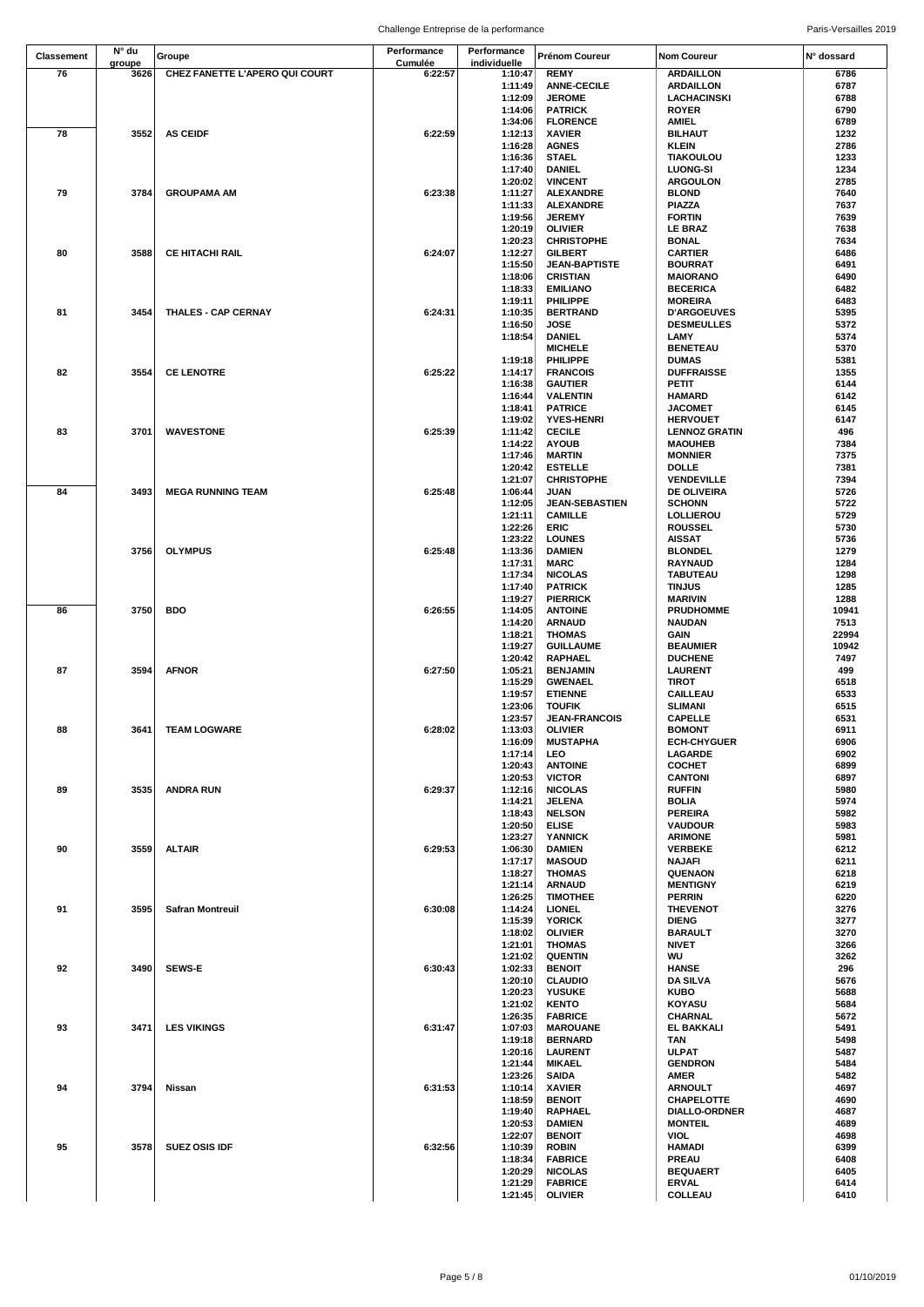|            | N° du  |                               | Performance | Performance        |                                        |                                 |              |
|------------|--------|-------------------------------|-------------|--------------------|----------------------------------------|---------------------------------|--------------|
| Classement | groupe | Groupe                        | Cumulée     | individuelle       | Prénom Coureur                         | <b>Nom Coureur</b>              | N° dossard   |
| 96         | 3508   | <b>SNCF PARIS NORD</b>        | 6:33:15     | 1:16:49            | <b>ERIC</b>                            | <b>DABADIE</b>                  | 2591         |
|            |        |                               |             | 1:17:44            | <b>BRUNO</b>                           | <b>MARTELLIERE</b>              | 2608         |
|            |        |                               |             | 1:19:27            | <b>OLIVIER</b>                         | LAMBERT                         | 2628         |
|            |        |                               |             | 1:19:36            | <b>FRANCOIS</b>                        | <b>CHARRIERE</b>                | 2622         |
|            |        |                               |             | 1:19:39            | <b>KARIM</b>                           | <b>MERDACI</b>                  | 2631         |
| 97         | 3687   | Eramet                        | 6:34:09     | 1:07:41            | <b>EDOUARD</b>                         | <b>SALATHE</b>                  | 4120         |
|            |        |                               |             | 1:16:49            | <b>FRANCOIS</b>                        | <b>MAURY</b>                    | 4133         |
|            |        |                               |             | 1:19:56<br>1:22:29 | <b>CHRISTOPHE</b><br><b>CHRISTOPHE</b> | <b>BUTON</b><br>PETIT           | 7309<br>4126 |
|            |        |                               |             | 1:27:14            | YANN                                   | <b>HERVE</b>                    | 7308         |
| 98         | 3692   | <b>INSEAD RUNNERS</b>         | 6:34:52     | 1:13:18            | <b>ALFREDO</b>                         | <b>MOLINAS</b>                  | 7272         |
|            |        |                               |             | 1:13:37            | <b>ANUJ</b>                            | <b>KARKARE</b>                  | 7259         |
|            |        |                               |             |                    | <b>BENEDIKT</b>                        | <b>STEINHEUER</b>               | 7275         |
|            |        |                               |             | 1:25:58            | <b>MAREK</b>                           | <b>JAKUBOW</b>                  | 7276         |
|            |        |                               |             | 1:28:22            | <b>GRAZIOSI</b>                        | GIANLUCA                        | 7271         |
| 99         | 3657   | M6                            | 6:35:47     | 1:05:58            | <b>GUILLAUME</b>                       | CHAGNEAU                        | 361          |
|            |        |                               |             | 1:17:31            | <b>HERVE</b>                           | <b>ROUSSEAU</b>                 | 4033         |
|            |        |                               |             | 1:23:22            | <b>DAMIEN</b>                          | <b>DIMANCHE</b>                 | 4034         |
|            |        |                               |             | 1:23:28            | <b>SIMON</b>                           | <b>FOURNERIE</b>                | 4032         |
|            |        |                               |             | 1:25:28            | <b>RATANAK</b>                         | <b>LYVONG</b>                   | 4041         |
| 100        | 3532   | <b>THALES GTF</b>             | 6:39:50     | 1:16:46            | <b>GABRIELLE</b>                       | <b>BEC</b>                      | 2731         |
|            |        |                               |             | 1:18:16            | <b>ARMEL</b>                           | <b>NEGRET</b>                   | 2733         |
|            |        |                               |             | 1:20:48            | <b>ANTONIN</b>                         | <b>MELOIS</b>                   | 2763         |
|            |        |                               |             | 1:21:57            | <b>BRUNO</b>                           | <b>MELKIOR</b>                  | 2736         |
| 101        | 3525   | FedEx                         | 6:40:31     | 1:22:03<br>1:13:07 | <b>STEPHANE</b><br><b>YOANN</b>        | CLOAREC                         | 2737<br>2714 |
|            |        |                               |             | 1:18:00            | <b>CHRISTOPHE</b>                      | <b>RINDEL</b><br><b>BOURGES</b> | 2722         |
|            |        |                               |             | 1:20:47            | <b>HERVE</b>                           | <b>GUINARD</b>                  | 2708         |
|            |        |                               |             | 1:23:10            | <b>KARIM</b>                           | <b>BEN MEZIANE</b>              | 2715         |
|            |        |                               |             | 1:25:27            | <b>GAETAN</b>                          | <b>ANQUETIL</b>                 | 2717         |
| 102        | 3583   | <b>CROUS de Versailles</b>    | 6:41:12     | 1:08:56            | <b>DAMIEN</b>                          | <b>BOUDON</b>                   | 2978         |
|            |        |                               |             | 1:11:29            | <b>ALEXANDRE</b>                       | <b>AUMIS</b>                    | 2976         |
|            |        |                               |             | 1:23:10            | THEO                                   | <b>FELDMANN</b>                 | 2979         |
|            |        |                               |             | 1:28:33            | <b>HABIB</b>                           | <b>MESSAOUDI</b>                | 2977         |
|            |        |                               |             | 1:29:04            | <b>JOFFREY</b>                         | <b>CASSIN</b>                   | 2982         |
| 103        | 3608   | <b>K-SRABS</b>                | 6:44:16     | 1:18:17            | <b>BRICE</b>                           | <b>PALAYER</b>                  | 6633         |
|            |        |                               |             | 1:20:59            | <b>BAPTISTE</b>                        | <b>DUPONT</b>                   | 6632         |
|            |        |                               |             | 1:21:06            | <b>NILS</b>                            | <b>BOUILLERET</b>               | 6634         |
|            |        |                               |             | 1:21:33            | <b>XAVIER</b>                          | JARDEL                          | 6641         |
|            |        |                               |             | 1:22:21            | <b>GUILLAUME</b>                       | <b>CAUCHOIX</b>                 | 6637         |
| 104        | 3681   | <b>CABINET DANIEL LEGRAND</b> | 6:45:19     | 1:16:48            | <b>VALENTIN</b>                        | <b>HAGENMULLER</b>              | 7194         |
|            |        |                               |             | 1:19:20            | <b>LAURENT</b>                         | <b>RIGONDAUD</b>                | 7189         |
|            |        |                               |             | 1:19:34            | <b>RONAN</b>                           | <b>LE GOFF</b>                  | 7192<br>7187 |
|            |        |                               |             | 1:24:48<br>1:24:49 | <b>CHRISTIAN</b><br><b>XAVIER</b>      | <b>SCHUTZE</b><br><b>GUERIN</b> | 7188         |
| 105        | 3616   | <b>SERMA INGENIERIE</b>       | 6:45:33     | 1:14:48            | <b>PATRICE</b>                         | <b>LEMOINE</b>                  | 6702         |
|            |        |                               |             | 1:16:29            | PHILIPPE                               | SOLA                            | 6695         |
|            |        |                               |             | 1:23:26            | <b>AURELIEN</b>                        | <b>LESAGE</b>                   | 6698         |
|            |        |                               |             | 1:24:55            | <b>ABDESSAMAD</b>                      | <b>CHANA</b>                    | 6710         |
|            |        |                               |             | 1:25:55            | <b>BENECH</b>                          | <b>PIERRE</b>                   | 6722         |
| 106        | 3613   | <b>DES COUREURS EN BETON</b>  | 6:46:08     | 1:16:27            | <b>CLEMENT</b>                         | LEBLANC                         | 6677         |
|            |        |                               |             | 1:19:05            | RAPHAEL                                | <b>GUEULET</b>                  | 6667         |
|            |        |                               |             | 1:21:30            | <b>CONSTANCE</b>                       | <b>BASSET CHERCOT</b>           | 6671         |
|            |        |                               |             | 1:23:53            | <b>BERTRAND</b>                        | <b>THIDET</b>                   | 6685         |
|            |        |                               |             | 1:25:13            | <b>NICOLAS</b>                         | OTT                             | 6673         |
| 107        | 3545   | LUCCA                         | 6:47:46     | 1:15:01            | <b>ALEXIS</b>                          | <b>DOUHERET</b>                 | 6078         |
|            |        |                               |             | 1:19:38            | <b>DAVID</b>                           | <b>SPECHT</b>                   | 6084         |
|            |        |                               |             | 1:20:12            | <b>CHARLES-ANTOINE</b>                 | <b>MICHEL</b>                   | 6075         |
|            |        |                               |             | 1:25:29            | <b>LAURA</b>                           | <b>GAYTTE</b>                   | 6076         |
|            |        |                               |             | 1:27:26            | <b>ALBAN</b>                           | LALAIN                          | 6081         |
| 108        | 3665   | HENIX                         | 6:47:51     | 1:13:35            | <b>CELESTIN</b>                        | <b>DUMAIT</b>                   | 7051         |
|            |        |                               |             | 1:20:17            | <b>ERICK</b>                           | <b>RIEGEL</b>                   | 7050         |
|            |        |                               |             | 1:22:20<br>1:23:34 | <b>PATRICK</b><br><b>VINCENT</b>       | <b>MORTAS</b><br>RAT            | 7052<br>7049 |
|            |        |                               |             | 1:28:05            | <b>ANDRE</b>                           | <b>ROMANJEK</b>                 | 7055         |
| 109        | 3586   | TEAM RUNNING DE PARIS-EST     | 6:49:16     | 1:15:54            | <b>CHRISTIAN</b>                       | <b>CLAMY</b>                    | 6456         |
|            |        |                               |             | 1:18:34            | <b>REMY</b>                            | <b>MOLLET</b>                   | 6455         |
|            |        |                               |             | 1:20:44            | LOIC                                   | <b>GUESNIER</b>                 | 6479         |
|            |        |                               |             | 1:26:03            | <b>MICHAL</b>                          | <b>CHOJNACKI</b>                | 6453         |
|            |        |                               |             | 1:28:01            | <b>SAMIR</b>                           | <b>CHOUBANE</b>                 | 6470         |
| 110        | 3688   | <b>FORMIND</b>                | 6:51:57     | 1:16:49            | <b>SYLVAIN</b>                         | <b>CLEMENT</b>                  | 7222         |
|            |        |                               |             | 1:17:30            | <b>JACQUES</b>                         | <b>MOUELLE</b>                  | 7229         |
|            |        |                               |             | 1:23:12            | <b>ALEXIS</b>                          | <b>LEOUSSOFF</b>                | 7221         |
|            |        |                               |             | 1:26:19            | <b>FOUAD</b>                           | EL FADEL                        | 7225         |
|            |        |                               |             | 1:28:07            | <b>ANTOINE</b>                         | <b>MARTIN D'ALMEIDA</b>         | 7234         |
| 111        | 3751   | <b>PARIS OUEST</b>            | 6:52:17     | 1:13:48            | <b>AXEL</b>                            | <b>CHOLLE</b>                   | 7518         |
|            |        |                               |             | 1:19:08            | <b>THIERRY</b>                         | <b>ANTONIO</b>                  | 7517         |
|            |        |                               |             | 1:21:29            | <b>GEOFFROY</b>                        | <b>DEMASSIEUX</b>               | 7519         |
|            |        |                               |             | 1:27:57            | <b>GUILLAUME</b>                       | <b>DESSEAUX</b>                 | 7520         |
| 112        | 3579   | <b>RCS-RUNNERS</b>            | 6:53:42     | 1:29:55<br>1:15:07 | <b>GUILLAUME</b><br><b>CAMILLE</b>     | <b>MOREAU</b><br><b>CARON</b>   | 7524<br>6432 |
|            |        |                               |             | 1:17:52            | <b>MARGAUX</b>                         | <b>BEUREY</b>                   | 6431         |
|            |        |                               |             | 1:22:35            | <b>CLAUDE</b>                          | <b>BERTHET</b>                  | 6415         |
|            |        |                               |             | 1:27:07            | <b>CLAUDE</b>                          | RAOULT                          | 6419         |
|            |        |                               |             | 1:31:01            | <b>JEAN-CHARLES</b>                    | <b>SOLA</b>                     | 6421         |
| 113        | 3509   | <b>ACS CCI PARIS IDF</b>      | 6:53:47     | 1:17:30            | <b>JONATHAN</b>                        | <b>NANKOO</b>                   | 2652         |
|            |        |                               |             | 1:22:20            | <b>JEAN-LUC</b>                        | <b>MARMION</b>                  | 2634         |
|            |        |                               |             | 1:22:30            | <b>AURELIEN</b>                        | <b>NEFF</b>                     | 2658         |
|            |        |                               |             | 1:25:20            | <b>FERNANDO</b>                        | <b>RUIZ</b>                     | 2641         |
|            |        |                               |             | 1:26:07            | <b>THIERRY</b>                         | <b>COVILLE</b>                  | 2642         |
| 114        | 3484   | <b>NATURE ET DECOUVERTES</b>  | 6:56:46     | 1:17:51            | <b>FREDERIC</b>                        | <b>JARDINE</b>                  | 5650         |
|            |        |                               |             | 1:21:06            | <b>GABRIEL</b>                         | <b>FOUQUE</b>                   | 5659         |
|            |        |                               |             | 1:24:55            | <b>DIDIER</b>                          | <b>ROBERT</b>                   | 5656         |
|            |        |                               |             | 1:25:53            | <b>MELANIE</b>                         | <b>BOUROT</b>                   | 5645         |
|            |        |                               |             | 1:27:01            | <b>FLORIAN</b>                         | <b>MURACA</b>                   | 5644         |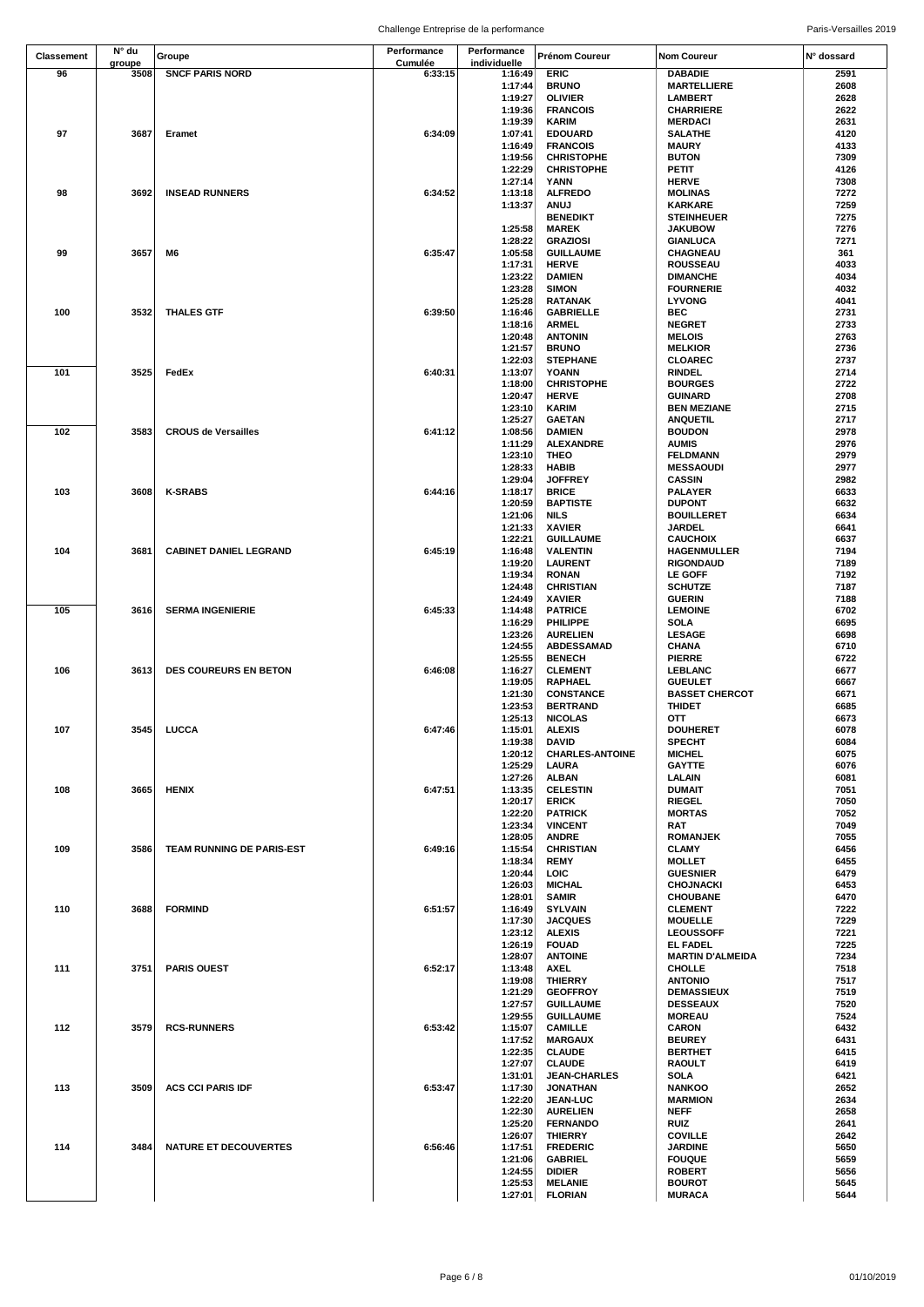| Classement | N° du<br>groupe | Groupe                        | Performance<br>Cumulée | Performance<br>individuelle | Prénom Coureur                   | <b>Nom Coureur</b>                 | N° dossard    |
|------------|-----------------|-------------------------------|------------------------|-----------------------------|----------------------------------|------------------------------------|---------------|
| 115        | 3512            | <b>CE BERTRANDT SAS</b>       | 6:58:59                | 1:19:03                     | <b>MATHIEU</b>                   | <b>LOUWERS</b>                     | 5873          |
|            |                 |                               |                        | 1:22:56                     | SAID                             | <b>KHALLOUK</b>                    | 5863          |
|            |                 |                               |                        | 1:24:47                     | <b>SYLVAIN</b>                   | <b>TREMEL</b>                      | 5868          |
|            |                 |                               |                        | 1:25:44                     | DAVID                            | <b>EGRON</b>                       | 5859          |
|            |                 |                               |                        | 1:26:29                     | <b>MOHAMED NAOUFAL</b>           | <b>ARBANI</b>                      | 5856          |
| 116        | 3526            | <b>DAVESNE TEAM</b>           | 6:59:07                | 1:17:19                     | <b>CAMILLE</b>                   | <b>BARABAS</b>                     | 1240          |
|            |                 |                               |                        | 1:17:24                     | <b>LUDOVIC</b>                   | <b>MONTANARO</b>                   | 1241          |
|            |                 |                               |                        | 1:24:20                     | <b>CAMILLE</b>                   | <b>LEMONNIER</b>                   | 1250          |
|            |                 |                               |                        | 1:29:35                     | ALAIN                            | <b>BOURDON</b>                     | 1244          |
|            |                 |                               |                        | 1:30:29                     | YANN                             | <b>LEMOUNIER</b>                   | 1246          |
| 117        | 3546            | <b>GROUPE CITEL</b>           | 7:01:56                | 1:16:08                     | JULIEN                           | PARIAT                             | 6098          |
|            |                 |                               |                        | 1:19:12                     | <b>NILS</b>                      | <b>DUPRE-POTIRON</b>               | 6095          |
|            |                 |                               |                        | 1:26:17                     | <b>OUSSEYNOU</b>                 | <b>BALDE</b>                       | 6097          |
|            |                 |                               |                        | 1:27:54                     | <b>CHRISTIAN</b>                 | <b>MACANDA</b>                     | 6096          |
|            |                 |                               |                        | 1:32:25                     | <b>PATRICK</b>                   | <b>POTIRON</b>                     | 6099          |
| 118        | 3463            | DEUX CENT TREIZE RC           | 7:03:39                | 1:13:30                     | <b>ISSAM</b>                     | <b>AMAROUCHE</b>                   | 5438          |
|            |                 |                               |                        | 1:19:56                     | <b>CHERIF</b>                    | <b>ATTA</b>                        | 5436          |
|            |                 |                               |                        | 1:26:45                     | <b>AGHILES</b>                   | <b>DJEBRANI</b>                    | 5437          |
|            |                 |                               |                        | 1:27:39                     | ABDELLAH                         | <b>OUSMER</b>                      | 5434          |
| 119        | 3612            | <b>CANALPLUS RUNNING</b>      | 7:03:49                | 1:35:49                     | AKLI                             | <b>MESROUA</b>                     | 5443          |
|            |                 |                               |                        | 1:06:25                     | <b>CEDRIC</b>                    | <b>PAUL</b>                        | 6656          |
|            |                 |                               |                        | 1:23:42                     | <b>MICHEL</b>                    | <b>STIENNE</b>                     | 6661          |
|            |                 |                               |                        | 1:25:04                     | <b>ROMAIN</b>                    | <b>GAUTIER</b>                     | 6659          |
|            |                 |                               |                        | 1:32:35                     | <b>DOMINIQUE</b>                 | <b>NOCCHI</b>                      | 6660          |
|            |                 |                               |                        | 1:36:03                     | <b>ROBERTO</b>                   | <b>RODRIGUES</b>                   | 6657          |
| 120        | 3561            | <b>VE IPXIII</b>              | 7:04:09                | 1:20:15                     | <b>NICOLAS</b>                   | <b>VEDEL</b>                       | 6235          |
|            |                 |                               |                        | 1:24:40                     | <b>DAMIEN</b>                    | <b>KERGREIS</b>                    | 6230          |
|            |                 |                               |                        | 1:24:46                     | <b>ANDRE</b>                     | <b>CAREL</b>                       | 6227          |
|            |                 |                               |                        | 1:25:33                     | <b>PHILIPPE</b>                  | <b>LAURENT</b>                     | 6236          |
|            | 3434            | <b>SERO</b>                   |                        | 1:28:55                     | JULIEN                           | <b>BOUDET</b>                      | 6226          |
| 121        |                 |                               | 7:05:02                | 1:14:15                     | <b>ALEXANDRE</b>                 | <b>SERODON</b><br><b>SERODON</b>   | 5220          |
|            |                 |                               |                        | 1:19:21                     | <b>MATHILDE</b>                  |                                    | 5221          |
|            |                 |                               |                        | 1:29:26<br>1:30:07          | <b>HOLGER</b>                    | <b>ENGELKING</b>                   | 26124         |
|            |                 |                               |                        |                             | <b>DIDIER</b>                    | <b>SERODON</b><br><b>ENGELKING</b> | 5217<br>26125 |
|            |                 |                               |                        | 1:31:53                     | <b>BASTIAN</b>                   |                                    |               |
| 122        | 3505            | <b>ENZA</b>                   | 7:08:42                | 1:16:52                     | <b>SEBASTIEN</b>                 | <b>PARSY</b>                       | 5814          |
|            |                 |                               |                        | 1:23:46<br>1:26:44          | <b>CLEMENT</b><br><b>MATHIEU</b> | <b>FROGER</b><br><b>MENDIONDOU</b> | 5822<br>5811  |
|            |                 |                               |                        | 1:30:01                     | <b>PIERRE</b>                    | <b>MENDIONDOU</b>                  | 5810          |
|            |                 |                               |                        | 1:31:19                     | <b>CHRISTOPHER</b>               | <b>HELLIER</b>                     | 5820          |
| 123        | 3690            |                               | 7:09:00                |                             |                                  |                                    | 7239          |
|            |                 | <b>BIG MAMMA</b>              |                        | 1:23:40<br>1:24:33          | <b>IVAN</b><br><b>BORANE</b>     | <b>CORVELER</b><br>OR.             | 7250          |
|            |                 |                               |                        | 1:25:55                     | <b>BENJAMIN</b>                  | <b>THOUVEREZ</b>                   | 7242          |
|            |                 |                               |                        | 1:27:03                     | <b>GUILLAUME</b>                 | <b>NIVET</b>                       | 7251          |
|            |                 |                               |                        | 1:27:49                     | <b>ETIENNE</b>                   | <b>ALESSANDRINI</b>                | 7252          |
| 124        | 3802            | <b>ASCFF</b>                  | 7:11:17                | 1:24:29                     | <b>SEBASTIEN</b>                 | <b>FRANCOUAL</b>                   | 4936          |
|            |                 |                               |                        | 1:24:53                     | <b>CHRISTOPHE</b>                | <b>TIREL</b>                       | 4933          |
|            |                 |                               |                        | 1:25:21                     | <b>DAMIEN</b>                    | <b>NOCTON</b>                      | 4931          |
|            |                 |                               |                        | 1:26:38                     | <b>OUALID</b>                    | <b>DJEHA</b>                       | 4935          |
|            |                 |                               |                        | 1:29:56                     | JOEL                             | <b>MANSCOUR</b>                    | 4929          |
| 125        | 3473            | <b>NO LIMIT POUR BAPTISTE</b> | 7:13:18                | 1:18:33                     | <b>MUSTAPHA</b>                  | <b>KHALDI</b>                      | 190           |
|            |                 |                               |                        | 1:24:02                     | <b>JEAN LUC</b>                  | <b>VOLCOVICI</b>                   | 194           |
|            |                 |                               |                        | 1:27:21                     | <b>THIBAULT</b>                  | <b>SARDENT</b>                     | 195           |
|            |                 |                               |                        | 1:31:41                     | <b>FREDERIC</b>                  | <b>CASIER</b>                      | 196           |
|            |                 |                               |                        |                             | <b>THOMAS</b>                    | <b>DEKHAR</b>                      | 188           |
| 126        |                 | 3441 OTIS                     | 7:17:15                | 1:21:46                     | <b>VICTOR</b>                    | <b>DEBAINS</b>                     | 5246          |
|            |                 |                               |                        | 1:27:01                     | <b>KEVIN</b>                     | <b>OCTOR</b>                       | 5261          |
|            |                 |                               |                        | 1:28:22                     | <b>ALEXIS</b>                    | <b>DI MEGLIO</b>                   | 5258          |
|            |                 |                               |                        |                             | <b>LAURINE</b>                   | <b>MALLET</b>                      | 5255          |
|            |                 |                               |                        | 1:31:44                     | JULIEN                           | <b>SOURNIES</b>                    | 5259          |
| 127        | 3405            | <b>ALBIS LAUFTREFF</b>        | 7:18:01                | 1:16:29                     | <b>MARCEL</b>                    | <b>VOGELSANG</b>                   | 5011          |
|            |                 |                               |                        | 1:26:32                     | <b>JENS</b>                      | <b>CLAESSEN</b>                    | 5004          |
|            |                 |                               |                        | 1:28:20                     | <b>DANIELA</b>                   | <b>SCHMEINCK</b>                   | 5001          |
|            |                 |                               |                        | 1:32:55                     | <b>CLAUDIA</b>                   | <b>HORST</b>                       | 5005          |
|            |                 |                               |                        | 1:33:45                     | <b>ROLF</b>                      | <b>FROEMBGEN</b>                   | 5010          |
| 128        | 3758            | <b>SAP ARIBA</b>              | 7:18:17                | 1:15:25                     | <b>QUENTIN</b>                   | <b>THUILLIER</b>                   | 7549          |
|            |                 |                               |                        | 1:24:08                     | <b>EDOUARD</b>                   | <b>GAUTRAUD</b>                    | 7552          |
|            |                 |                               |                        | 1:31:13                     | TINE                             | VANDENBREEDEN                      | 7559          |
|            |                 |                               |                        | 1:32:48                     | <b>DUNG</b>                      | <b>BUI-HUU</b>                     | 7555          |
|            |                 |                               |                        | 1:34:43                     | <b>JAN-HENDRIK</b>               | <b>STRICKER</b>                    | 7557          |
| 129        | 3415            | <b>LES ANVERSOIS</b>          | 7:18:42                | 1:15:37                     | <b>TOM</b>                       | <b>LOKERMANS</b>                   | 5061          |
|            |                 |                               |                        | 1:18:28                     | MAXIM                            | <b>BERGHMANS</b>                   | 5068          |
|            |                 |                               |                        | 1:27:14                     | <b>MICHIEL</b>                   | <b>HERTEGONNE</b>                  | 5063          |
|            |                 |                               |                        | 1:35:58                     | <b>NICOLAS</b>                   | <b>BASTENIE</b>                    | 5064          |
|            |                 |                               |                        | 1:41:25                     | JAN                              | <b>VANDER ELST</b>                 | 5057          |
| 130        | 3543            | <b>HANDIFUNSPORT</b>          | 7:23:38                | 1:28:38                     | <b>CLEMENCE</b>                  | <b>HANQUEZ</b>                     | 174           |
|            |                 |                               |                        | 1:28:44                     | <b>VINCENT</b>                   | <b>ALECI</b>                       | 178           |
|            |                 |                               |                        |                             | <b>JEREMY</b>                    | <b>GUILLON</b>                     | 176           |
|            |                 |                               |                        | 1:28:45                     | <b>ENAEL</b>                     | KARA                               | 112           |
|            |                 |                               |                        | 1:28:47                     | <b>MOURAD</b>                    | <b>AIT IDIR</b>                    | 180           |
| 131        | 3566            | <b>ASCT</b>                   | 7:27:45                | 1:12:45                     | DAVID                            | <b>BATOUL</b>                      | 6286          |
|            |                 |                               |                        | 1:30:14                     | <b>ROMUALD</b>                   | <b>BUDIN</b>                       | 6279          |
|            |                 |                               |                        | 1:33:15                     | <b>REGINE</b>                    | LUKIJANEC                          | 6278          |
|            |                 |                               |                        | 1:35:40                     | <b>EULALIE</b>                   | DE AZEVEDO                         | 6284          |
|            |                 |                               |                        | 1:35:51                     | <b>CLAUDE</b>                    | LUBIN                              | 6277          |
| 132        | 3476            | <b>PSY TCC</b>                | 7:28:41                | 1:24:00                     | <b>ABDEL</b>                     | <b>BOUDOUKHA</b>                   | 5518          |
|            |                 |                               |                        | 1:26:30                     | <b>BERNARD</b>                   | <b>ROUCHOUSE</b>                   | 5545          |
|            |                 |                               |                        | 1:29:12                     | <b>FREDERIC</b>                  | <b>CHAPELLE</b>                    | 5528          |
|            |                 |                               |                        | 1:32:48                     | <b>PIERRE</b>                    | <b>BAUDRY</b>                      | 5535          |
|            |                 |                               |                        | 1:36:11                     | <b>BENOIT</b>                    | <b>MONIE</b>                       | 5529          |
| 133        | 3433            | Sub4 Brazil                   | 7:29:11                | 1:27:49                     | <b>EDUARDO</b>                   | PERALTA                            | 1993          |
|            |                 |                               |                        | 1:27:52                     | <b>RENATO</b>                    | <b>KIMURA DA SILVA</b>             | 2029          |
|            |                 |                               |                        | 1:28:37                     | <b>HENRIQUE</b>                  | <b>FARIAS</b>                      | 1980          |
|            |                 |                               |                        | 1:29:41                     | <b>DIEGO</b>                     | SOLIS                              | 2023          |
|            |                 |                               |                        | 1:35:12                     | <b>SEBASTIANA</b>                | <b>FARIAS NOLETO</b>               | 2007          |
|            |                 |                               |                        |                             |                                  |                                    |               |